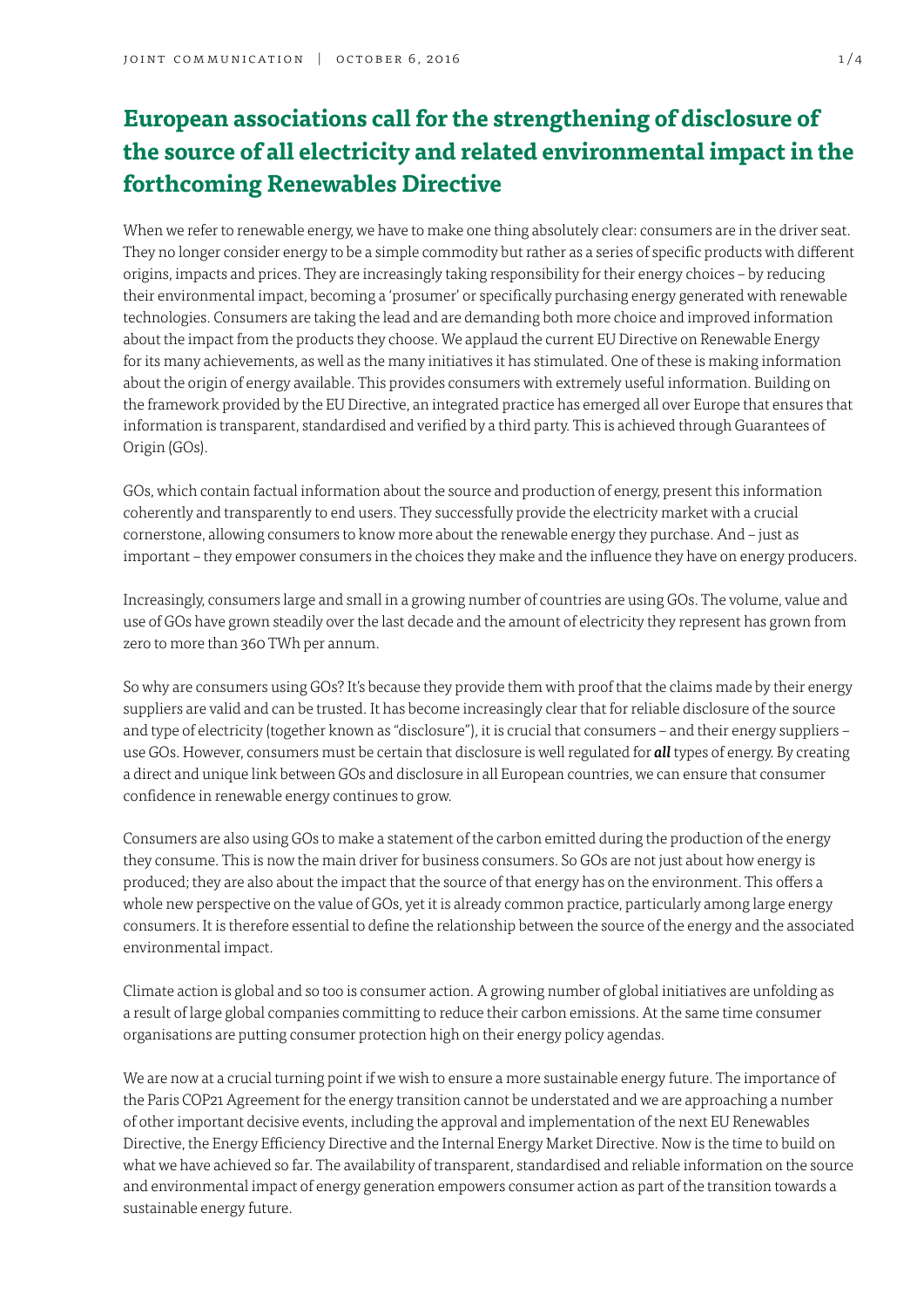## *There are many reasons for choosing a particular form of energy, yet current practice demonstrates that*

*decarbonisation is the principal driver for consumers.* They can now be confident that, when they purchase energy, it was generated with zero or lower carbon emissions. This is supported by international standards for carbon accounting. But current legislation does not require the CO<sub>2</sub>-impact to be recorded on GOs, which are the sole medium available for delivering such information to consumers. The GO is the logical instrument for ensuring that consumers make an informed choice based on reliable and unambiguous information about carbon emissions. Given the public attention to nuclear energy across Europe, consumers should also get complete and relevant information about the *radioactive waste* generated by the energy they use. Allowing carbon emissions and radioactive waste to be explicitly disclosed through GOs is in line with consumer expectations, as well as with much current practice. To enable the requirements of the Internal Electricity Market Directive to be accurately and reliably implemented, GOs should provide the basic information that is needed to calculate the emitted carbon and generated radioactive waste arising from the underlying electricity production.

By explicitly providing data regarding the carbon emissions and radioactive waste on GOs, we bring clarity to consumers – and to the market and society in general – giving consumers more choice, and allowing them to take responsibility for their energy consumption.

*Accurate and reliable disclosure is vital, so that consumers can make credible claims about the real environmental impact of their use of electricity.* This is why strong disclosure regulation is essential to ensure that suppliers provide reliable information to consumers. Currently, GOs are only required to be issued for renewable electricity, exempting conventional forms of production (such as those using fossil fuel and nuclear energy) from the same requirements and costs. *Extending the use of GOs to all types of energy creates a level playing field for all forms of electricity, regardless of its source, will be more cost-efficient than the current hybrid disclosure systems and meets the expectations of consumers* who wish to know the source and environmental impact of the energy they use. If this principle is common practice for food, clothing and other consumer goods, then why should it not be so for energy? Through 'full disclosure', including all fuel sources and technologies, the status of all forms of energy becomes verifiable through GOs. This long-term goal could be implemented gradually, encouraging electricity supply companies to use GOs whenever they market and sell specific electricity products. It is also necessary that countries organise import and export using the widely accepted disclosure methodologies proposed by the RE-DISS project 1. Consumers need to know that their claims are based on sound, trustworthy information, regardless of the form of energy they choose.

*The unified GO has been achieved voluntarily, by stakeholders and authorities working together on a single GO standard.* Countries currently use a variety of ways of disclosing information to consumers about energy from non-renewable sources. So consumers have a great deal to gain if we expand standardisation to make the story more complete and coherent. The current Renewable Energy Directive sparked the development of an efficient instrument (the GO) for providing consumers within a unified, dependable system. More and more countries have joined forces to ensure the reliability of GOs issued across Europe. It has proved to be an effective instrument for working towards a unified goal, while allowing the countries involved to preserve their particular idiosyncrasies. The Association of Issuing Bodies (AIB) – as creator and guarantor of the European Energy Certificate System Guarantee of Origin (EECS GO) standard – is preparing the standard for the next important phase. Supporting the AIB in this initiative will help secure the links between GOs, disclosure and environmental accounting. Europe now has the opportunity to set the stage for meaningful change in the decades ahead, a period which will be decisive for our energy future. The upcoming Renewables Directive offers a unique chance to optimise consumer empowerment and encourage consumer action as well as to increase transparency in the electricity and energy market in general. Let us seize this opportunity.

*<sup>1.</sup> The [Reliable Disclosure Systems for Europe \(RE-DISS\)](http://www.reliable-disclosure.org/) project has significantly improved the reliability and accuracy of the information given to European electricity consumers regarding the origin of their electricity.*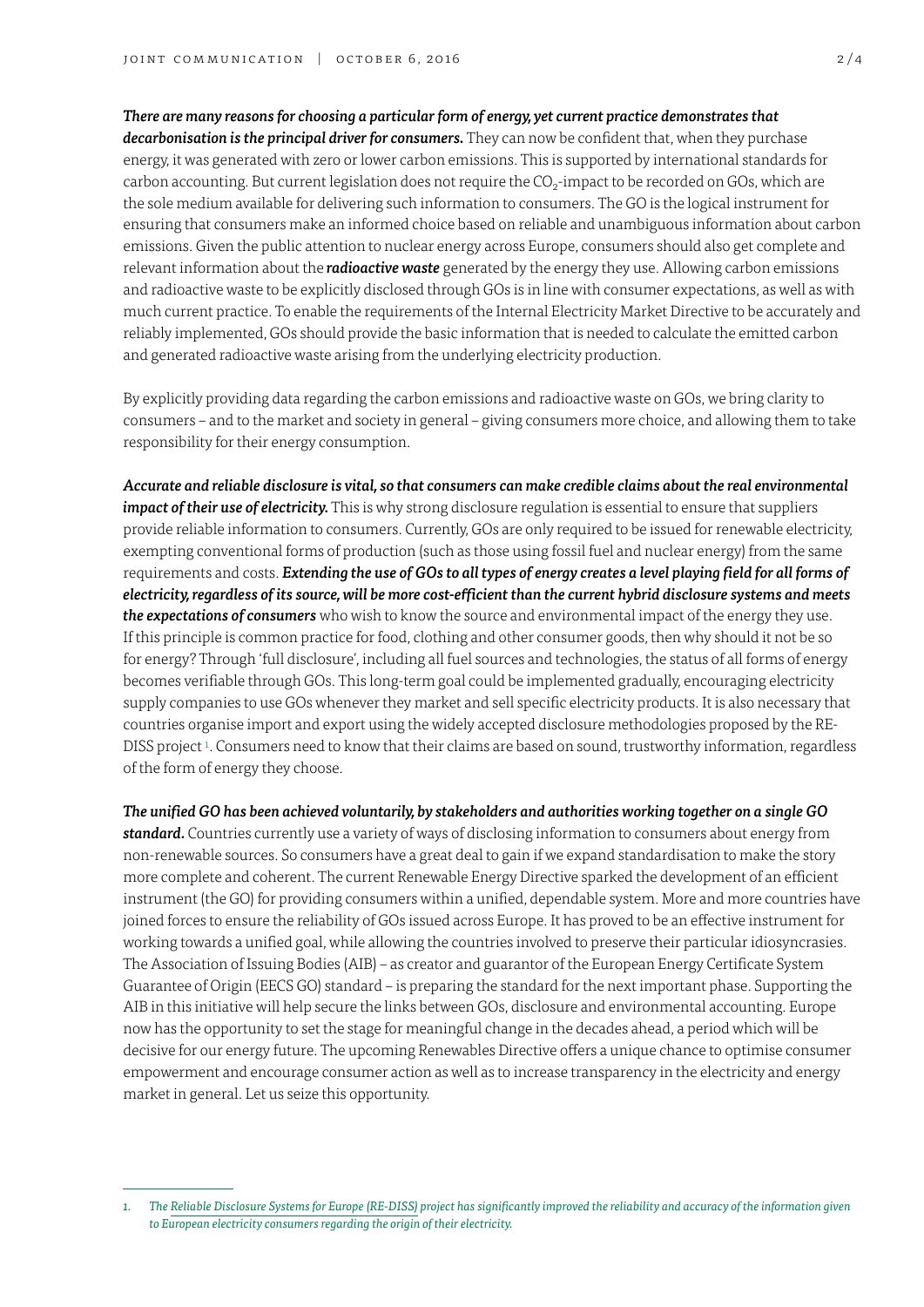## **who we are**

The European associations who champion the cause of disclosing the source of all electricity along with the associated carbon emissions consist of AIB, CDP, CEDEC, EKOenergy, Europex, RECS International and REScoop. Please find below short descriptions of their roles, missions and members:

### **About AIB –** *Association of Issuing Bodies*

The purpose of the AIB is to guarantee the origin of European energy by using and promoting the European Energy Certificate System - EECS – which ensures the reliable operation of international certificate schemes, and operating an inter-registry communications hub. The AIB's members are European energy certificate system administrators, almost all of which are competent bodies for Guarantees of Origin – usually transmission system operators, electricity regulators and energy market operators, or the service organisations that administer energy certificate systems on their behalf. [www.aib-net.org](http://www.aib-net.org)

#### **About CEDEC –** *European Federation of Local Energy Companies*

CEDEC represents the interests of 1500 local and regional energy companies, serving 85 million electricity and gas customers and connections. These companies have developed activities as electricity and heat generators, electricity, gas & heat distribution grid & metering operators and energy (services) suppliers. Their wide range of services is reliable, sustainable and close to the customer. [www.cedec.com](http://www.cedec.com)

## **About Europex –** *Association of European Energy Exchanges*

Europex is a not-for-profit association of European energy exchanges. It represents the interests of the exchangebased wholesale markets for electricity, gas and environmental products, engages in the further development of the European regulatory framework for wholesale energy trading and provides a discussion platform at European level. [www.europex.org](http://www.europex.org)

#### **About RECS International –** *Foundation of European Guarantee of Origin Market Parties*

RECS International represents market players - generators, traders, wholesalers, suppliers and consumers - in a constant dialogue with national legislative bodies and European policy makers to further develop a standardised pan-European electricity tracking system. RECS International has worked since 2001 to improve and simplify the system of tracked electricity, the certificates used in that system and the claims consumers can make after their certificate purchases. [www.recs.org](http://www.recs.org)

## **contact**

For any inquiries concerning this press release, please contact:

*Phil Moody Jared Braslawsky* +44 1494 68 11 83 +31 (26) 820 03 96

*Gert De Block Christian Baer* On behalf of CEDEC On behalf of Europex +32 477 22 17 92 +32 2 512 34 10

On behalf of AIB On behalf of RECS International secgen@aib-net.org interest in the secgen@aib-net.org

gert.deblock@cedec.com christian.baer@europex.org